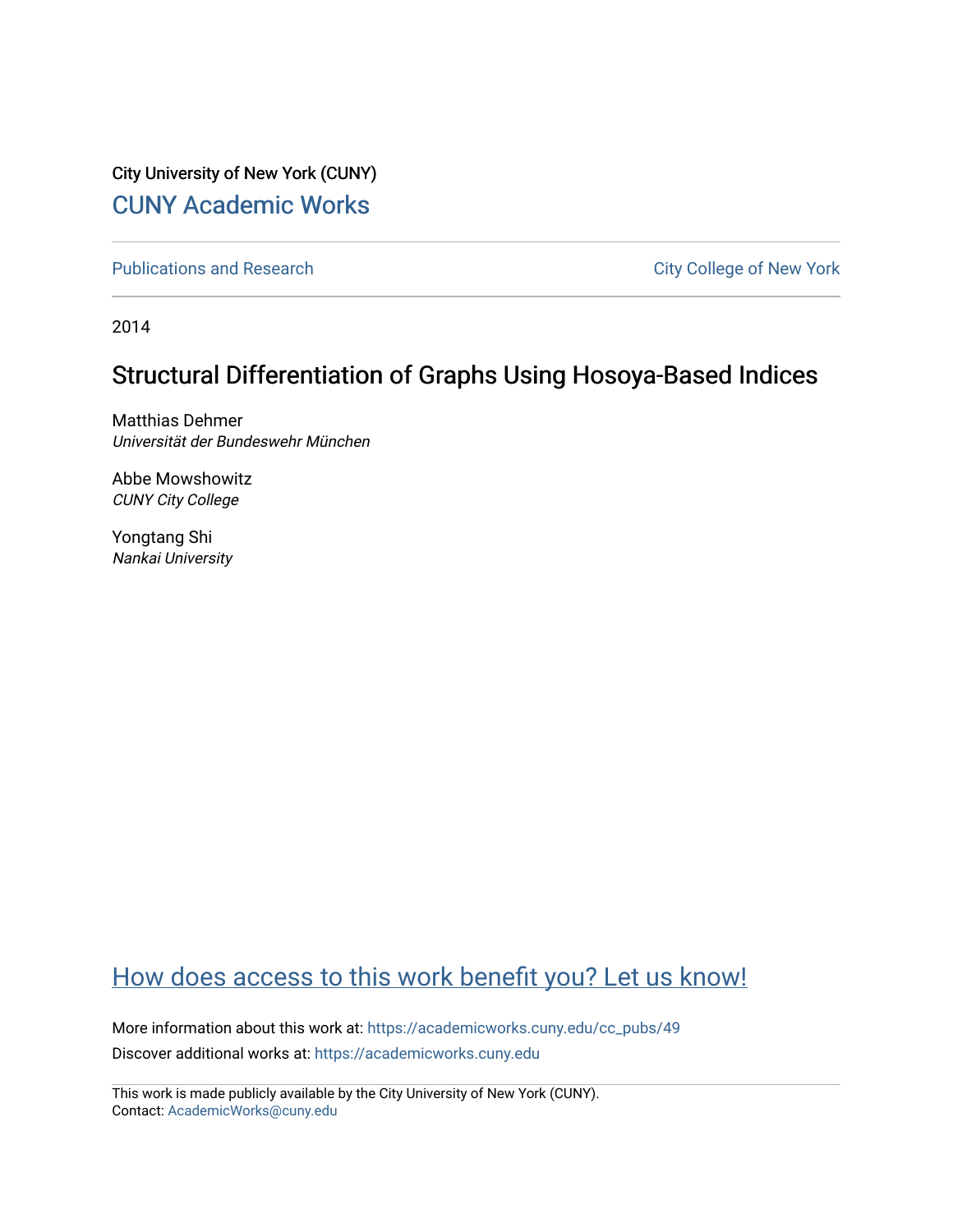CrossMark

# Structural Differentiation of Graphs Using Hosoya-Based Indices

### Matthias Dehmer<sup>1,2\*</sup>, Abbe Mowshowitz<sup>3</sup>, Yongtang Shi<sup>4,5</sup>

1 Department of Computer Science, Universität der Bundeswehr München, Neubiberg, Germany, 2 Institute for Bioinformatics and Translational Research, UMIT, Hall in Tyrol, Austria, 3 Department of Computer Science, The City College of New York (CUNY), New York, New York, United States of America, 4 Center for Combinatorics and LPMC-TJKLC, Nankai University, Tianjin, China, 5 College of Computer and Control Engineering, Nankai University, Tianjin, China

#### Abstract

In this paper, we introduce the Hosoya-Spectral indices and the Hosoya information content of a graph. The first measure combines structural information captured by partial Hosoya polynomials and graph spectra. The latter is a graph entropy measure which is based on blocks consisting of vertices with the same partial Hosoya polynomial. We evaluate the discrimination power of these quantities by interpreting numerical results.

Citation: Dehmer M, Mowshowitz A, Shi Y (2014) Structural Differentiation of Graphs Using Hosoya-Based Indices. PLoS ONE 9(7): e102459. doi:10.1371/journal. pone.0102459

Editor: Matjaz Perc, University of Maribor, Slovenia

Received May 9, 2014; Accepted June 19, 2014; Published July 14, 2014

Copyright: © 2014 Dehmer et al. This is an open-access article distributed under the terms of the [Creative Commons Attribution License,](http://creativecommons.org/licenses/by/4.0/) which permits unrestricted use, distribution, and reproduction in any medium, provided the original author and source are credited.

Data Availability: The authors confirm that, for approved reasons, some access restrictions apply to the data underlying the findings. The data sets (graphs) can be generated by using the papackage Nauty (subpackage geng) by McKay.

Funding: Matthias Dehmer thanks the Austrian Science Funds for supporting this work (project P26142). Matthias Dehmer gratefully acknowledges financial support from the German Federal Ministry of Education and Research (BMBF) (project RiKoV, Grant No. 13N12304). Yongtang Shi are supported by NSFC, PCSIRT, China Postdoctoral Science Foundation and China Scholarship Council. The funders had no role in study design, data collection and analysis, decision to publish, or preparation of the manuscript.

Competing Interests: Matthias Dehmer is a PLOS ONE Editorial Board member. This does not alter the authors' adherence to PLOS ONE Editorial policies and criteria.

Email: matthias.dehmer@umit.at

#### Introduction

Structural differentiation entails the classification of graphs according to structural features captured by quantitative measures, see, e.g., [1–5]. One way to demonstrate a classification procedure is to apply a measure (or index) to a special class of graphs and show that the measure discriminates between non-isomorphic graphs with high probability. A prominent example is the Balaban J index [6–8] which is highly discriminating on chemical graphs. However, this index has limitations as shown by Dehmer et al. [2] by means of a statistical analysis of the performance of the J and other indices on an exhaustively generated set of graphs without structural constraints, see [2]. This analysis shows that the discrimination power (also called uniqueness [2]) of graph measures depends on the underlying class of graphs [2].

This paper is an investigation of the discriminating power of structural indices based on the zeros of partial Hosoya polynomials and graph spectra. Also, we introduce and evaluate the Hosoya information content of a graph. To position this investigation we begin with a survey of literature dealing with eigenvalues and entropy-based measures of graphs. Classical results in the theory of graph spectra are due to Cvetković et al. [9]. The main concern of this theory is to explore structural properties of graphs and complex networks captured by graph spectra [10]. More recent results have been presented and surveyed by Chung [11] and Cioaba [12]. Interdisciplinary applications of graph spectra, e.g., the analysis of biological networks and web graphs can be found in [10,13]. Various graph measures incorporating eigenvalues have been discussed by Randić et al. [14] and Dehmer et al. [15]. One example of a measure is defined as the sum of the moduli of nonzero eigenvalues of the adjacency matrix of a graph; another is given by graph entropies based on the eigenvalues of matrices associated with a graph [14–16]. Yet another well-known measure is the Estrada index [17–20] which has been explored in bioinformatics, mathematical chemistry and applied mathematics. A more recent review of this quantity is due to Gutman et al. [21]. Variants of this measures using other matrices have been discussed by Li et al. [22]. A related measure is the so-called energy of a graph is an important quantity defined in relation to the eigenvalues of matrices associated with a graph, see [23– 25]. Extremal properties of graph energy have been studied by [23– 25]. A recent book on graph energy summarizing classical and new results is [26]. Inequalities for eigenvalue-based graph measures have been discussed in [12]. Elphick and Wocjan [27] analyzed a novel spectral measure for determining network irregularity [27].

Graph entropy measures have been explored extensively in various disciplines. Rashevsky and Mowshowitz did seminal work when developing the first graph entropy measures based on vertex orbits [28,29]. Körner introduced a graph entropy measure that has been used in information theory [30]. Bonchev et al. developed the magnitude-based information indices and various others based on graph invariants such as vertex degrees and distances in graphs [31–34]. Also, Bonchev et al. [1] proposed an information index for graphs which is based on the Hosoya graph decomposition. However, this information index (using Hosoya index  $Z$  [35] to define the probabilities of the induced partition) is quite different from the one we introduce here in section 'Hosoyabased Indices'. Many other graph entropy measures can be found in [36–38]. To study results towards the Hosoya polynomial, we refer to [39,40].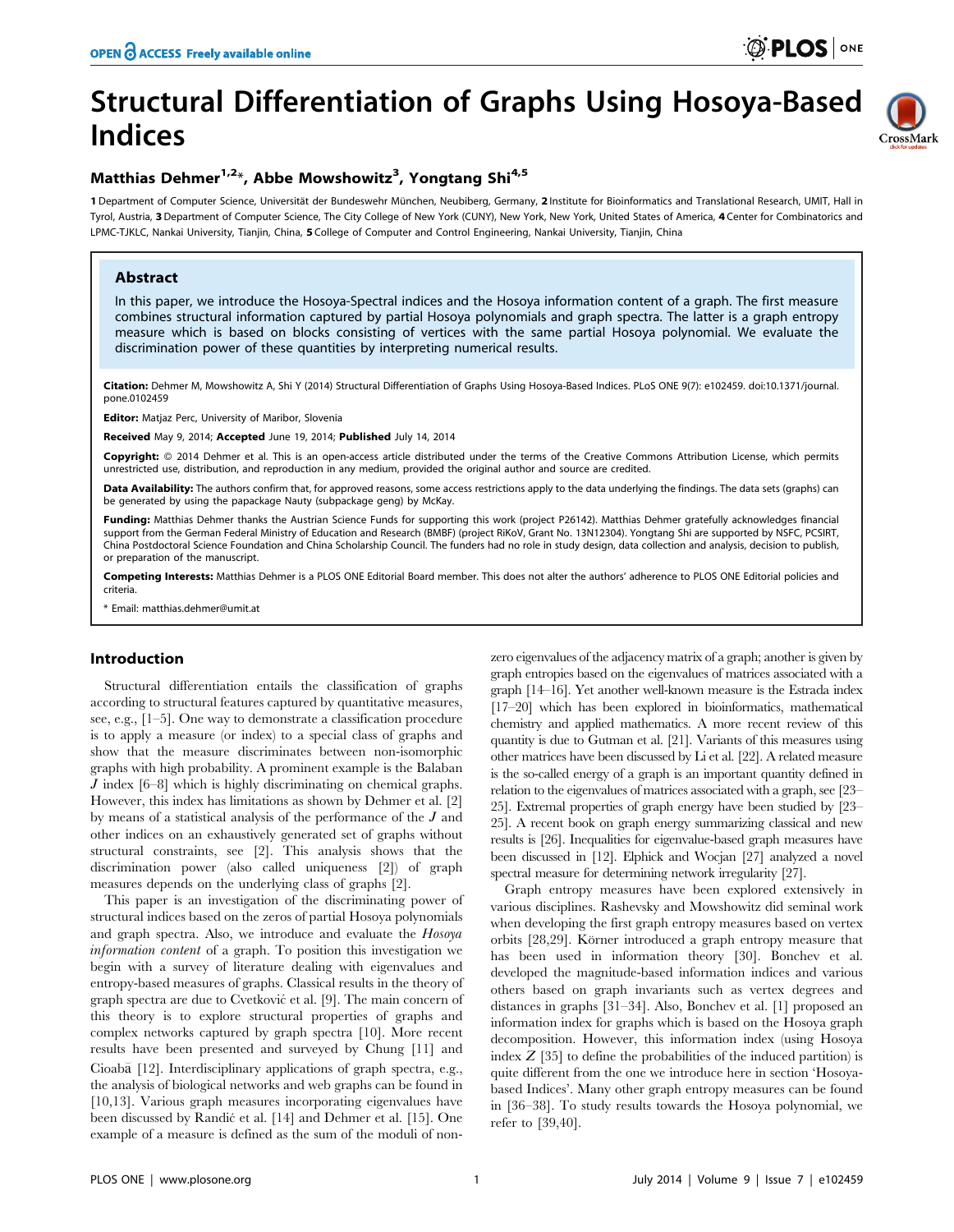|                 |          |               |          | <b>Table 1.</b> Exhaustively generated sets of non-isomorphic trees: $ T_{10}  = 106$ , $ T_{11}  = 235$ , $ T_{12}  = 551$ , $ T_{13}  = 1301$ . |              |          |          |          |
|-----------------|----------|---------------|----------|---------------------------------------------------------------------------------------------------------------------------------------------------|--------------|----------|----------|----------|
| <b>Measure</b>  | $T_{10}$ |               | $T_{11}$ |                                                                                                                                                   | $T_{12}$     |          | $T_{13}$ |          |
|                 | ndv      | $\mathcal{S}$ | ndv      | S                                                                                                                                                 | ndv          | S        | ndv      | S        |
| HS <sub>1</sub> | 0        | 1.000000      | $\Omega$ | 1,000000                                                                                                                                          | $\mathbf 0$  | 1,000000 | $\Omega$ | 1,000000 |
| $HS_2$          | 0        | 1,000000      | 0        | 1,000000                                                                                                                                          | $\mathbf{0}$ | 1,000000 | $\Omega$ | 1,000000 |
| HS <sub>3</sub> | 0        | 1.000000      | $\Omega$ | 1,000000                                                                                                                                          | $\mathbf 0$  | 1,000000 | $\Omega$ | 1.000000 |
| $I_H$           | 76       | 0.283018      | 201      | 0.144680                                                                                                                                          | 499          | 0.094373 | 1237     | 0.049192 |

doi:10.1371/journal.pone.0102459.t001

In an earlier paper [3], we explored the discrimination power of measures (see section 'Hosoya-based Indices') that are based on the moduli of the zeros of the partial Hosoya polynomial. The main contribution of this paper is to define the Hosoya-Spectral indices combining structural information captured by partial Hosoya polynomials with graph spectra. Also, we examine the discrimination power of these indices and of the Hosoya information content of a graph. We discuss and compare the numerical results with the earlier ones produced in [3]. Further we elaborate on the usage of these measures as highly discriminating graph invariants.

#### Methods and Results

#### Hosoya-Based Indices

In this section, we reproduce the graph indices based on partial Hosoya polynomials, see [3]. As outlined in [3], the partial Hosoya polynomial of a vertex  $v_i$  in the graph  $G=(V,E)$  is given by [41,42]

$$
H^{\nu_i}(G,z) := \sum_{\substack{v \in V \\ v \neq v_i}} z^{d(v_i, v)},\tag{1}
$$

where  $d(v_i, v)$  is the distance (i.e., length of a shortest path) between the vertices  $v_i$  and v. Solving the equation

$$
H^{\nu_i}(G,z) = 0,\tag{2}
$$

yields the complex zeros  $z_1^{v_i}, z_2^{v_i}, \ldots, z_{k_i}^{v_i}$  which are not equal to zero. We infer  $k_i \langle V|$  by applying the well-known fundamental theorem of Algebra [43,44] stating that a complex polynomial

$$
f(z) : = a_k z^k + a_{k-1} z^{k-1} + a_1 z + a_0, a_k \neq 0, a_k \in \mathbb{C},
$$
 (3)

with degree  $\deg(f) = k$  has k complex zeros.

Also in [3], Dehmer et al. introduced the following indices:

$$
M_1(G) : = (|z_1^{v_1}| + |z_2^{v_1}| + \dots + |z_{k_1}^{v_1}|) + (|z_1^{v_2}| + |z_2^{v_2}| + \dots + |z_{k_2}^{v_2}|)
$$
  
+ 
$$
\dots + (|z_1^{v|V|}| + |z_2^{v|V|}| + \dots + |z_{k|V|}^{v|V|}),
$$
  
(4)

$$
M_2(G) : = \sqrt{|z_1^{v_1}| + |z_2^{v_1}| + \dots + |z_{k_1}^{v_1}|} + \sqrt{|z_1^{v_2}| + |z_2^{v_2}| + \dots + |z_{k_2}^{v_2}|}
$$
  
+ 
$$
\cdots + \sqrt{|z_1^{v_1|v_1}| + |z_2^{v_1v_1}| + \dots + |z_{k_1|v}^{v_{|V|}}|},
$$

$$
(5)
$$

and

$$
M_3(G) : = (|z_1^{v_1}| + |z_2^{v_1}| + \dots + |z_{k_1}^{v_1}|) \log(|z_1^{v_1}| + |z_2^{v_1}| + \dots + |z_{k_1}^{v_1}|)
$$
  
+ 
$$
(|z_1^{v_2}| + |z_2^{v_2}| + \dots + |z_{k_2}^{v_2}|) \log(|z_1^{v_1}| + |z_2^{v_2}| + \dots + |z_{k_2}^{v_k}|)
$$
  
+ 
$$
\dots + (|z_1^{v_1}| + |z_2^{v_1}| + \dots + |z_{k_V}^{v_{|V|}}) \log(|z_1^{v_1}| + |z_2^{v_1}| + \dots + |z_{k_1}^{v_{|V|}}).
$$
 (6)

Here,  $M_1$  is the sum of the sums of the moduli of all partial Hosoya polynomials  $H^{\nu_1}, H^{\nu_2}, \ldots, H^{\nu_{|V|}}$ .  $M_2$  is the sum of the square roots of the sums of the moduli of all partial Hosoya polynomials.  $M_3$  represents an entropy-like measure taking the sums of the moduli of all partial Hosoya polynomials into account.

Spectra of graphs have been investigated extensively [9,12]. As already mentioned, well-known spectral based indices are the Estrada index [18–20] and various forms of graph energy due to Gutman, see [23–25]. Since Hosoya polynomials and graph spectra capture different aspects of graph structure, we propose to combine the two in one index. So, let  $\lambda_1 \cdots \lambda_{|V|}$  be the eigenvalues of  $\chi(G)$ : = det  $(A - \lambda E)$ ; A the adjacency matrix of G. The Hosoya-Spectral indices  $HS_i(G)$  are defined as follows:

$$
HS_1(G) : = \lambda_1(|z_1^{v_1}| + |z_2^{v_1}| + \dots + |z_{k_1}^{v_1}|) + \lambda_1(|z_1^{v_2}| + |z_2^{v_2}| + \dots + |z_{k_2}^{v_2}|) + \dots + \lambda_{|V|}(|z_1^{v_{|V|}}| + |z_2^{v_{|V|}}| + \dots + |z_{k_{|V|}}^{v_{|V|}}|),
$$
(7)

$$
HS_2(G) : = \lambda_1 \sqrt{|z_1^{v_1}| + |z_2^{v_1}| + \dots + |z_{k_1}^{v_1}|} + \lambda_2 \sqrt{|z_1^{v_2}| + |z_2^{v_2}| + \dots + |z_{k_2}^{v_2}|} + \dots + \lambda_{|V|} \sqrt{|z_1^{v|V|} + |z_2^{v|V|} + \dots + |z_{k|V}^{v|V|}|},
$$
(8)

$$
HS_{3}(G): = \lambda_{1}(|z_{1}^{v_{1}}| + |z_{2}^{v_{1}}| + \cdots + |z_{k_{1}}^{v_{1}}|) \log(|z_{1}^{v_{1}}| + |z_{2}^{v_{1}}| + \cdots + |z_{k_{1}}^{v_{1}}|)
$$
  
+  $\lambda_{2}(|z_{1}^{v_{2}}| + |z_{2}^{v_{2}}| + \cdots + |z_{k_{2}}^{v_{2}}|) \log(|z_{1}^{v_{2}}| + |z_{2}^{v_{2}}| + \cdots + |z_{k_{2}}^{v_{k}}|)$   
+  $\cdots + \lambda_{|V|}(|z_{1}^{v_{1}|}| + |z_{2}^{v_{1}|}| + \cdots + |z_{k_{V}}^{v_{|V|}}|) \log(|z_{1}^{v_{1}|}| + |z_{2}^{v_{1}|}| + \cdots + |z_{k_{|V|}}^{v_{|V|}}|)$ 

Inspired by studying information-theoretic complexity measures [1,28,31–33,45], we define the Hosoya information content of a graph G. Let  $V_i$  for  $1 \le i \le k$  be the set of all vertices in G with the  $i-th$  of k partial Hosoya polynomials of the vertices of  $G=(V,E);$  $V_i$  is then the *i*-th block in a partition of V. The Hosoya information content of G is defined by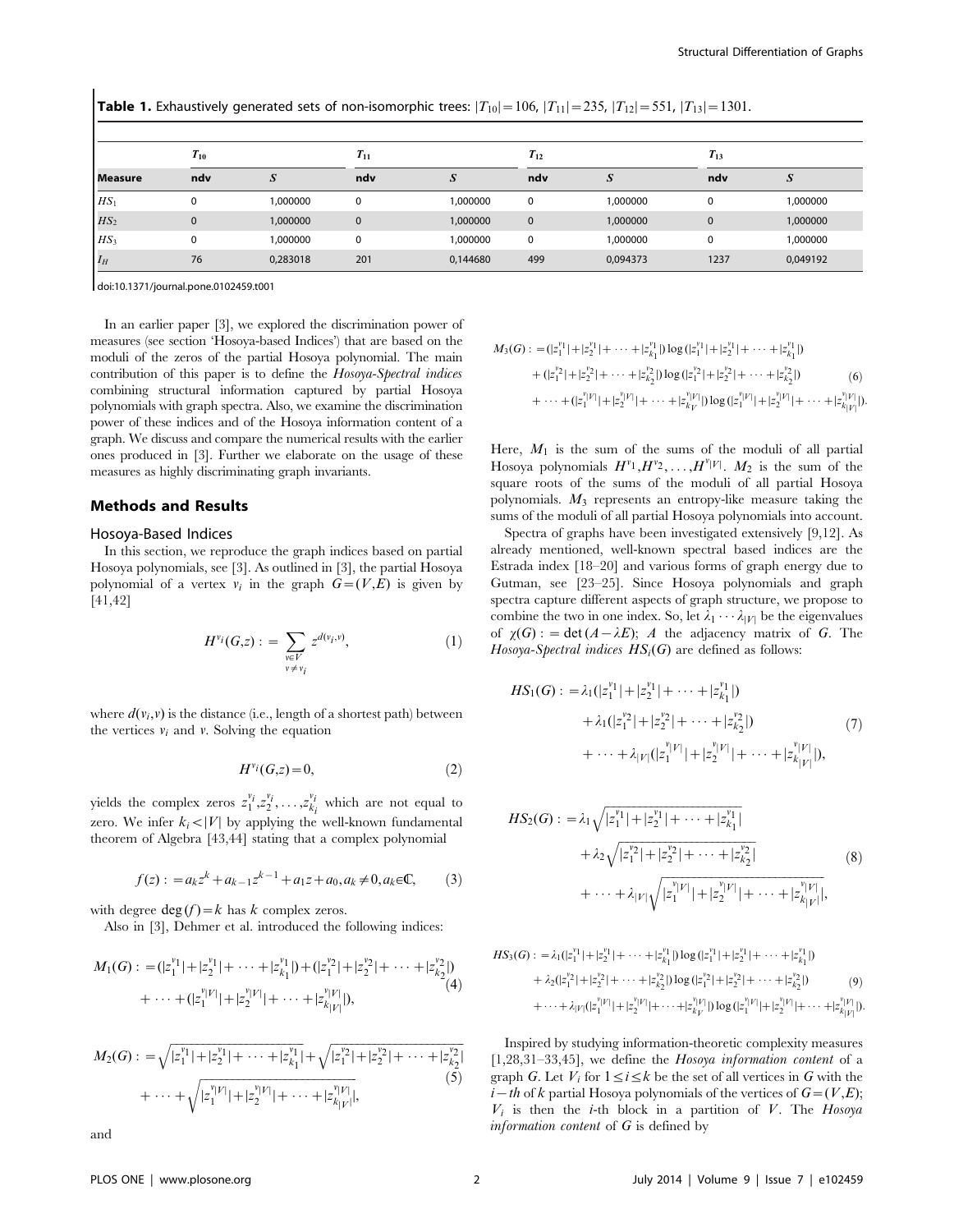|                 | <b>Table 2.</b> Exhaustively generated sets of non-isomorphic trees: $ T_{14}  = 3159$ , $ T_{15}  = 7741$ , $ T_{16}  = 19320$ , $ T_{17}  = 48629$ . |          |              |          |             |          |              |          |
|-----------------|--------------------------------------------------------------------------------------------------------------------------------------------------------|----------|--------------|----------|-------------|----------|--------------|----------|
| <b>Measure</b>  | $T_{14}$                                                                                                                                               |          | $T_{15}$     |          | $T_{16}$    |          | $T_{17}$     |          |
|                 | ndv                                                                                                                                                    | $\cdot$  | ndv          | S        | ndv         | S        | ndv          | S        |
| HS <sub>1</sub> | $\Omega$                                                                                                                                               | 1.000000 | $\Omega$     | 1.000000 | $\Omega$    | 1.000000 | $\mathbf 0$  | 1,000000 |
| $HS_2$          | $\mathbf{0}$                                                                                                                                           | 1,000000 | $\mathbf{0}$ | 1,000000 | $\Omega$    | 1,000000 | $\mathbf{0}$ | 1,000000 |
| HS <sub>3</sub> | $\Omega$                                                                                                                                               | 1.000000 | 0            | 1.000000 | $\mathbf 0$ | 1,000000 | $\mathbf 0$  | 1.000000 |
| $I_H$           | 3067                                                                                                                                                   | 0.029123 | 7637         | 0.013434 | 19178       | 0.007349 | 48629        | 0,003783 |

doi:10.1371/journal.pone.0102459.t002

$$
I_H(G) := -\sum_{i=1}^k \frac{|V_i|}{|V|} \log \left(\frac{|V_i|}{|V|}\right).
$$
 (10)

In the next section, we evaluate the discrimination power of this new measure and the Hosoya-Spectral indices on exhaustively generated graphs.

#### Numerical Results

As in [3], we present the numerical values resulting from the evaluation of the discrimination power of the Hosoya-Spectral indices and the Hosoya information content. In order to do so, we use the same graph classes in order to make direct comparisons [3];  $T_i$ ,  $10 \le i \le 18$  are the sets of all non-isomorphic trees with i vertices.  $N_9$  is the set of all non-isomorphic graphs with 9 vertices, see [2].

To evaluate the discrimination power quantitatively, we use the same measures as in [3]: ndv stands for the number of nondistinguishable graphs according to the values of the indices. From this, we also compute  $S(I)$  :  $= \frac{|G| - \text{ndv}}{|G|}$  where  $I : G \rightarrow \mathbb{R}$ , see [46].

As in [3], the measures  $HS_i$  are fully unique on  $T_{10}, \ldots, T_{13}$ , see Table 1. We obtain the same result by applying the Hosoya-Spectral indices to  $T_{14}, \ldots, T_{17}$ , see Table 2. See also [3]. Moreover, the Hosoya-Spectral indices can discriminate the tree class  $T_{18}$  uniquely (see Table 3). Note that the earlier defined measures  $M_i$  (see Equation 4–6) [3] produced the first degeneracies on the set  $T_{18}$ .

The exhaustively generated graphs with 9 vertices  $(N_9)$  warrants special attention. In contrast to the previously introduced measures  $M_i$ , Table 3 shows that the uniqueness of  $HS_i$  is high. More precisely,  $HS_1$  and  $HS_2$  can discriminate 99% of the graph uniquely. The discrimination power of  $HS_3$  is approximately 95%. This marks a considerable improvement compared with the measures  $M_i$  evaluated in [3] on the same classes of graphs. The improvement of the discrimination power of the new measures can be explained by the fact that partial Hosoya polynomials and graph spectra capture quite different aspects of graph structure. In particular, the partial Hosoya polynomial captures local graph properties related to distances in a graph, and the indices  $M_i$  take account of the moduli of the zeros of these polynomials. By contrast, the spectrum of a graph captures connectivity properties linked to its adjacency matrix. The combination of these graph properties in the measures  $HS_i$  plausibly accounts for their superior performance over the single property measures  $(M_i)$ .

Evidently, the discrimination power of  $I_H$  declines as the graph classes grow in size, i.e., the greater the cardinality of the graph class, the lower is index's discrimination power (measured by ndv and  $S$ ), see Table 1–3. Even for small classes, the degeneracy is high. For  $N_9$ , the Hosoya information content  $I_H$  cannot discriminate at all and, hence,  $S=0$ . These results are not surprising in view of the definition of Hosoya information content. The blocks of the partitions consist of vertices with the same partial Hosoya polynomial. Thus, the more cycles in a graph, the greater the likelihood of obtaining large blocks of vertices with the same partial Hosoya polynomial. The occurrence of such large blocks results in high values for the quantity ndv (and low values for S).

#### Summary and Conclusions

In this paper, we defined the Hosoya-Spectral indices as well as the Hosoya information content of a graph. The former measures combine structural information captured by partial Hosoya polynomials and graph spectra. It is evident that those two graph features capture structural information differently and, hence, the resulting measures may be more unique than the ones  $(M<sub>i</sub>)$  used in earlier work, see [3]. The numerical study reported here has confirmed this conjecture for both trees and graphs. Finally, as expected, the discrimination power of Hosoya information content was found to be very low.

In future research, we plan to explore extremal properties of both measures. In particular, Hosoya information content is

**Table 3.** Exhaustively generated sets of non-isomorphic trees and graphs:  $|T_{18}| = 123757$ ,  $|N_9| = 261080$ .

|                 | $T_{18}$ |          | $N_9$  |          |  |
|-----------------|----------|----------|--------|----------|--|
| <b>Measure</b>  | ndv      | د،       | ndv    |          |  |
| HS <sub>1</sub> |          | 1,000000 | 24     | 0,999908 |  |
| $HS_2$          | $\Omega$ | 1,000000 | 18     | 0,999931 |  |
| HS <sub>3</sub> | $\Omega$ | 1,000000 | 12393  | 0,952723 |  |
| $I_H$           | 123512   | 0,001979 | 261080 | 0,000000 |  |

doi:10.1371/journal.pone.0102459.t003